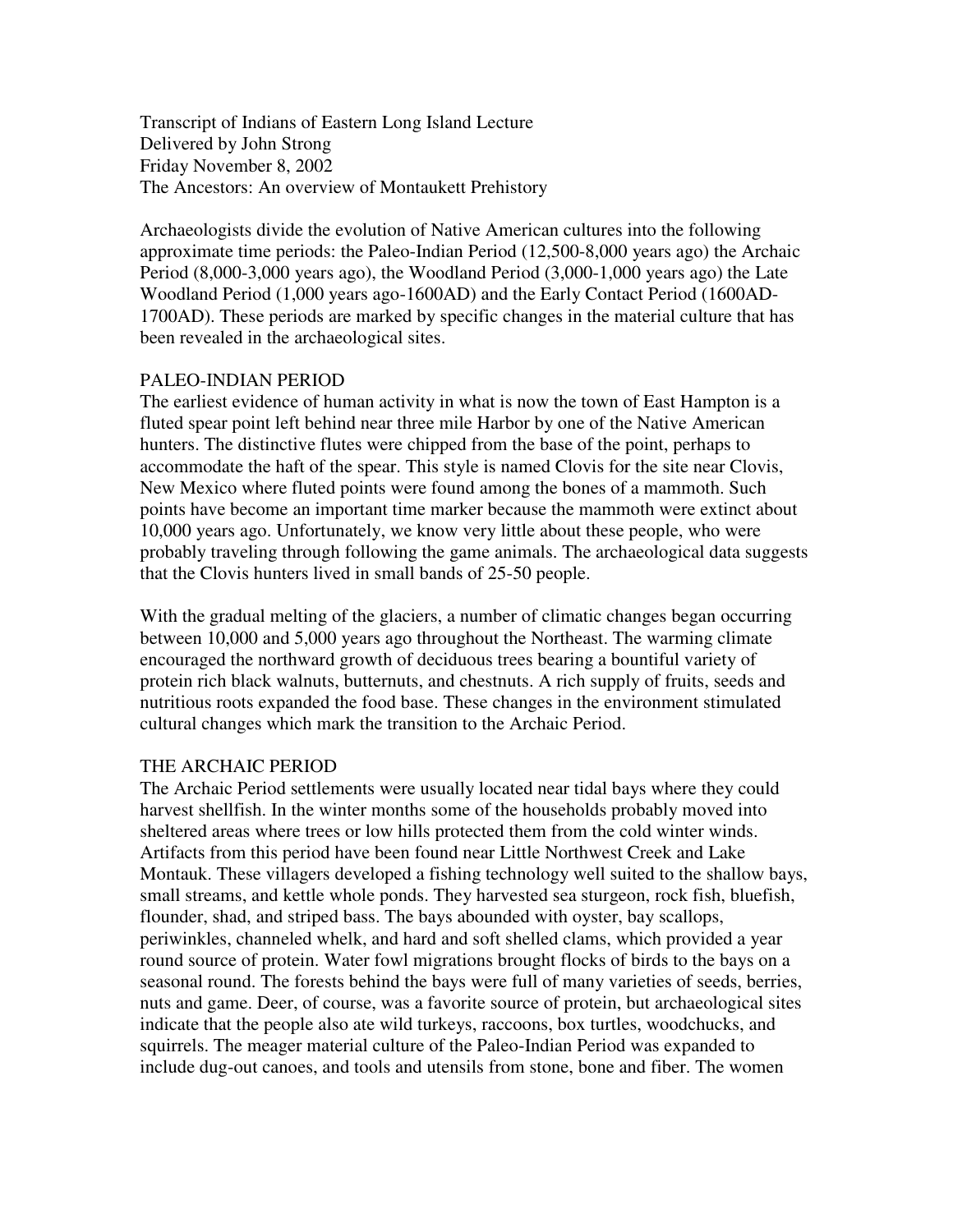used wooden bowls, grinding stones, mats, bone drills, and awls in their daily domestic routine.

The social structure was essentially egalitarian. The mobile lifeways of the Paleo-Indian Period evolved into a more sedentary pattern which exploited the local ecosystem on a seasonal round. The size and number of settlements on Long Island increased as the people took advantage of the rich flora and fauna resources produced by the gradually warming climate. The village bands were probably organized into extended family groups, which had kinship connections with bands on Long Island and southern New England. Marriage rules differ, but nearly all cultures require that spouses be selected from outside their family lineage or clan and often from outside the village as well. Generally, but not always, the woman will go to live in her husband's household and become a member of that community. The villagers on the east end of Long Island's south fork, therefore, were part of a kinship network which sent marriage partners back and forth in the system, creating a complex, dynamic, and social interaction sphere. The decision making process in these small bands was democratic. Generally, a village headman was looked to for guidance, but only after he had demonstrated his capacity to lead and to have sound judgment. There were few hereditary social positions, although the son of a successful leader might have an advantage after the death of his father. Leadership was "situational" in nature. The man best able to deal effectively with a crisis or a particular challenge became the acknowledged leader for the duration of the situation: the best hunter led the hunting party; the best fisherman led the fishing expedition; the best orator represented the group in its diplomatic relations with other bands. This rather amorphous political institution was later to pose problems with the Europeans when they attempted to impose a system of treaties and contracts on the Montauketts. These European legal concepts presumed a political hierarchy which did not exist among the Long Island bands. An Individual Native American might identify more strongly with a lineage or with a clan than with the particular "tribal" names (place names ) which were imposed by the Europeans in the decades after their arrival. Evidence of religious ceremonialism has been found in a fascinating site at Lake Montauk; unfortunately, it was located by state archaeologist William Ritchie in the 1950s after it had been partially destroyed by pot hunters. He discovered two human cremation burials embedded in red ocher and honored with a bird bone flute, shell beads, and eight spear points. The use of red ocher and cremation in funerary rites was well established in the Northeast during this period. Four major sites have been excavated: two at Orient Point on the eastern tip of the north fork of Long Island, one about twenty miles to the west at Jamesport, and a fourth on the south fork near the Shinnecock Reservation. It is possible that the flute was a part of a shaman's paraphernalia used in religious ceremonies. In many northern Indian communities, people who were believed to have special powers such as shamans were cremated.

#### THE WOODLAND PERIOD

Few sites which can clearly be identified with this period have been scientifically excavated in the Town of East Hampton, but several have been identified and partially explored by local amateurs. Local baymen have found sites when they worked on the bays harvesting shellfish. The major cultural changes which mark the transition from the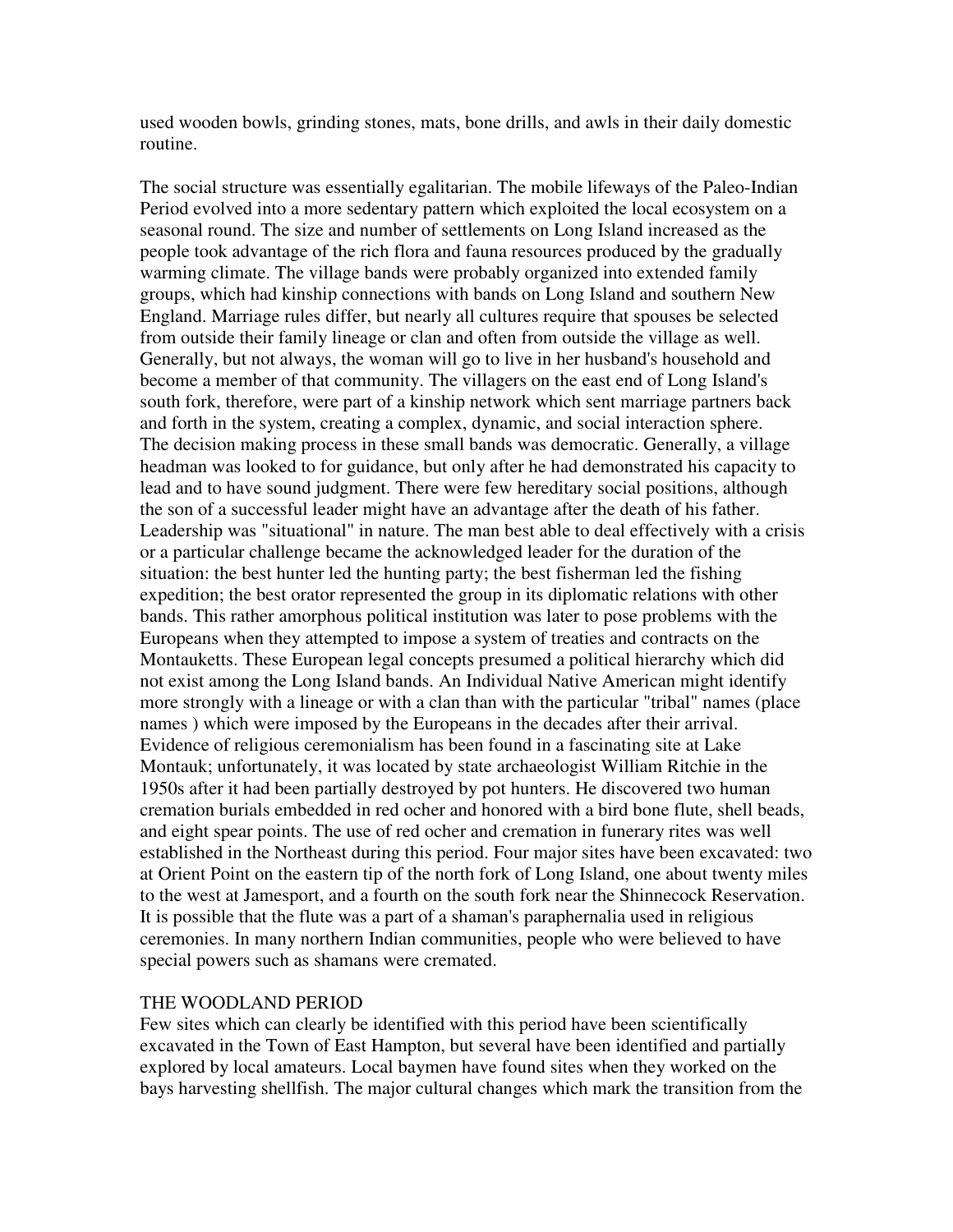Archaic Period are the development of ceramic pottery and a more efficient exploitation of the ecosystem. These villagers began to experiment with rudimentary forms of plant husbandry. Some edible seed plants such as chenopodium (lambs quarters), polygonum (smartweed), phytolacca Americana (pokeweed), Cucurita pepo (gourd), Amaranthus (pigweed), and Helianthus annus (sunflower) were cultivated nearly two thousand years before the introduction of corn, beans and squash into North America. Pottery appeared in the Northeast about 3,000 years ago. In 1927 archaeologist Foster Sayville excavated some vessels from this period in a site on Three Mile Harbor. Sayville worked with a crew of local volunteers, including Roy Latham, a young farmer from Southold, and Selah Lester, an East Hampton carpenter. These two enthusiastic amateur archaeologists made a significant contribution over the years to our understanding of prehistoric peoples on Long Island. They were avid naturalists who devoted much of their leisure time to the study of local flora and fauna.

### THE LATE WOODLAND PERIOD

The transition to the Late Woodland Period is marked by the introduction of such domesticated plants as corn, (maize) beans, squash, and tobacco. These plants were first domesticated in Central America and gradually found their way into the Northeast. Plant domestication, as we have seen, had been practiced widely long before these more familiar plants arrived. In spite of their understanding of plant domestication, the people on Long Island were slow to adopt corn horticulture. They were doing fine without it. In fact, there has been no evidence of maize cultivation found in any of the sites excavated in the Town of East Hampton. We do know, however, that by 1648 when the Montauketts negotiated the first deed to land in East Hampton, the Indians were growing corn because they asked for twenty-four hoes, among the other goods, in exchange for the land.

Roy Latham and Selah Lester's nephew Thomas identified thirteen sites from this period around Three Mile Harbor. Several of these sites were located on Ashawag meadows. The Ashawag villagers were quite innovative. They protected their fresh water supply by placing hollow logs upright into the ground around the spring. Lester and Latham found two of these prehistoric wells. They also found the remains of domestic activities. There were hearths filled with ash, animal bones, a large sandstone mortar weighing about 50 pounds and a nine pound pestle.

Along with these materials, they discovered the remains of pottery vessels. The pots were decorated in a variety of ways, including scallop shell stamping, cord marking, and punctated designs made with a sharp implement. Two of the pots were large enough to hold several gallons of liquid. The rims of two of these communal pots were decorated with four human faces looking out at the four cardinal points of the compass. Each face has a shell stamped diamond design around it. The size of the pots suggests that they were used to prepare communal meals.

Near the end of the Late Woodland Period, perhaps a century or so before the arrival of the first Europeans, the Native peoples here began to build stockade forts. The earliest one mentioned in the colonial records stood on the western crest of the Nominick hills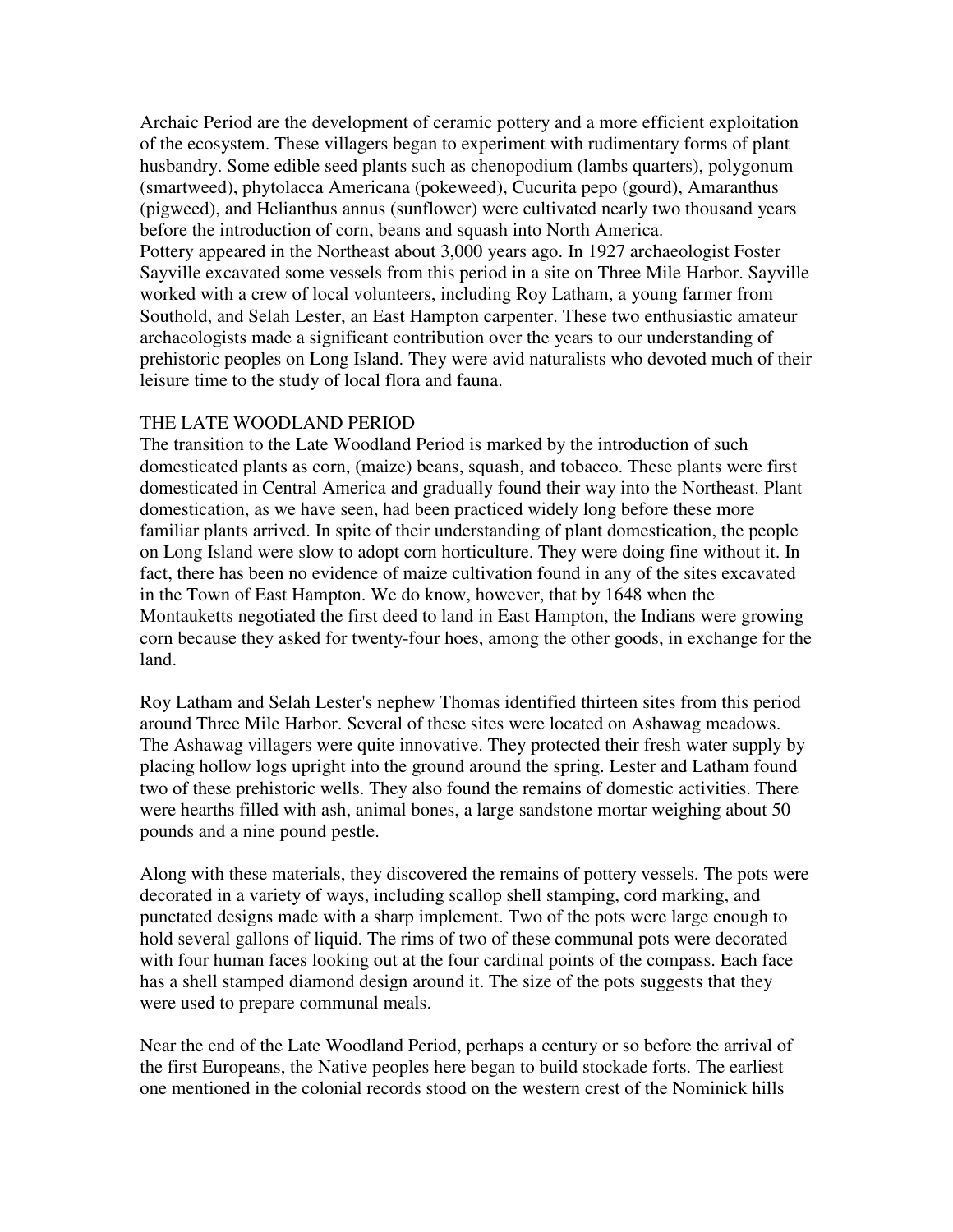overlooking Napeague Bay. No excavation was done there, so the exact site is not known. A second fort, which may have been in use at the time the English arrived, stood on top of Fort hill, overlooking Fort Pond near the present-day village of Montauk. This site was examined by William Wallace Tooker, who reported finding 134 graves there. Unfortunately the site has been vandalized over the years. Several graves were robbed and there were reports that one person was seen carrying a bushel basket full of human bones from Fort hill. In 1983, Edward Johannemann, an archaeologist from The State University at Stony Brook, excavated the site and confirmed Tooker's description of a stockade enclosing an area 180 feet square.

Johannemann also found evidence of tool making, several stone artifacts, and some broken pottery. Along with these materials, he found remains of clams, oysters, whelks, bluefish, and sturgeon. Johannemann noted with some surprise that there was no wampum and no evidence of wampum manufacture anywhere on the site. He was surprised because Fort Corchaug, a contemporary Late Woodland site on the North Fork, contained broken whelk and quahog shells along with drilling tools, indicating that wampum manufacturing was a major activity there. The early colonial records are full of references to the abundance of wampum on the east end of Long Island. The absence of any such evidence at Montauk is puzzling.

### THE EARLY CONTACT PERIOD (1600 AD- 1700 AD)

The early stages of interaction between the Native Americans and the English settlers on Long Island were distinguished by a pattern of equal status trade and voluntary adaptation. This pattern gradually shifted to one of directed acculturation wherein the English imposed their values and customs on the Indians. The archaeological reports from several contact sites provides some insights into these patterns. In 1914 a large cemetery was found on the top of Pantigo Hill in Amagansett. Frank Nelson, an Amagansett farmer, was digging a foundation for his chicken coop when he discovered three human burials. Several projectile points and some shell beads accompanied the burials. The discovery did not deter Nelson from continuing his work on the coop. Nelson expanded his chicken house to a length of 130 feet, cutting a path 16 feet wide through the center of a cemetery. By the winter of 1916, he had uncovered 17 more burials. Harry O'Brien, a Brooklyn doctor, learned of Nelson's discoveries and came out to investigate. O'Brien, an avid amateur archaeologist, excavated two more burials before he reported the news to Foster Saville, a professional archaeologist at the Museum of the American Indian in New York. Saville worked on the site until November 1917, excavating a total of 58 burials.

The burials here appear to represent a transitional period when the Montaukett were becoming increasingly dependent on European goods while still practicing ancient mortuary customs. Twenty-one of the burials were wrapped in blankets, skins, woven mats, or bark. The blankets were European, but the other materials were similar to those used before the Europeans arrived. One burial contained the remains of an adult and a child covered by a blanket and accompanied by several European trade goods. The adult had a necklace of large blue glass beads and the child wore a string of amber glass beads.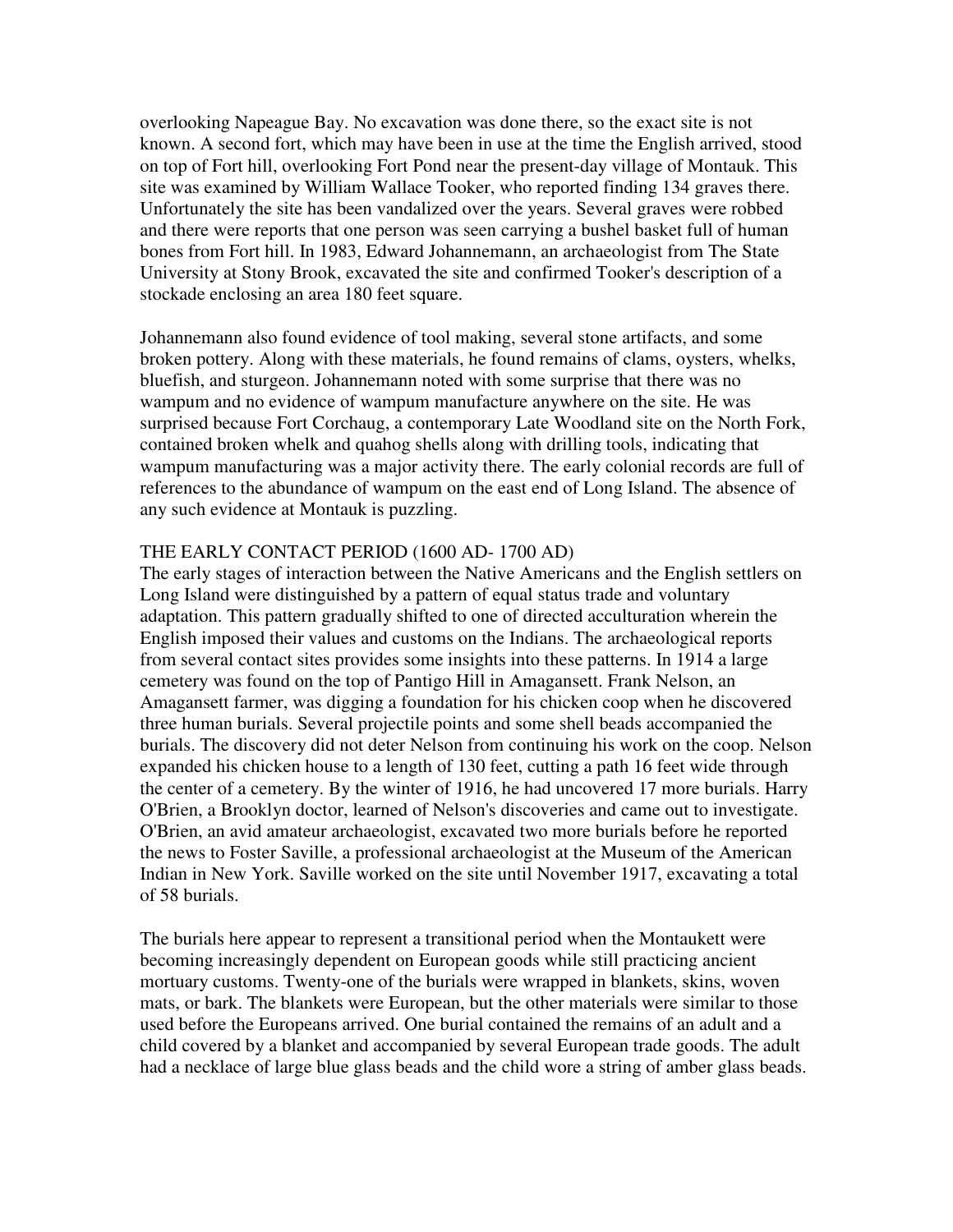Near the skeletons were a pewter dish, pottery, and a piece of textile. Under the two skeletons were several white, black, blue, green, and red beads.

Studies of seventeenth century contact burial sites in Rhode Island and Massachusetts have revealed a number of significant patterns and insights into this important transitional period. The Native American communities were under considerable stress as their primary economic, political, and social institutions were being challenged and altered by their English neighbors. Their hunting grounds were gradually shrinking as the English settlements expanded. Native economies were becoming increasingly dependent on the English market system. More and more Montauketts sought employment for themselves and their children in English households.

The desire for manufactured goods gradually drew more Montauketts into the English economy. Some were recruited as whalers, provided with boats and iron harpoons, and sent out to kill the whales that migrated each year along the south shore of Long Island. Others engaged in less skilled work as indentured servants, slaves and free laborers. They were viewed by the English as a part of a permanent underclass. Although the Indians became dependent on the outside economy and were given little chance to advance in status, they did maintain a separate culture that continues to distinguish them from other ethnic groups.

### THE MONTAUKETTS TODAY

Soon after the American Revolution, several Montaukett families followed Samson Occom, the Mohegan missionary, to join his Christian Indian community at Brothertown in central New York State. The rest remained at Montauk until Arthur Benson, a wealthy developer from Brooklyn, conspired to evict them from their homeland. He negotiated individual sales of tribal residence rights from the few families who were still living on Montauk. Most Montauketts had moved to places on Long Island and southern New England where they could find work. When news reached the Montaukett diaspora, many were outraged that there had been no negotiations with the tribe as an entity, so they organized their resources to initiate a lawsuit. They sued Arthur Benson and the Long Island Railroad in a series of court battles from 1896 to 1918. Judge Abel Blackmar dismissed the case, ruling that the tribe, as an organization, had ceased to exist. The decision was heavily influenced by racial and cultural prejudices of the times. The official government policy at the turn of the century was based on the premise that the Native Americans would be better off if they abandoned their traditional Indian identity and assimilated into the mainstream population. Indians were pressured to divide up their reservations into individual homesteads and live like their white neighbors. The mood of the times was clearly against any move to regain a tribal homeland. Whites expected that the Indians would gradually vanish into the cultural mainstream. The Montauketts, however, never lost their sense of an Indian identity. They continued to meet in small family gatherings and kept in touch through a kinship network.

In the 1990s the Montaukett tribe went through a revitalization process. Members from East Hampton, Sag Harbor, Amityville and other communities came together to hold meetings and ceremonies. Robert Pharaoh and Robert Cooper lead two factions of